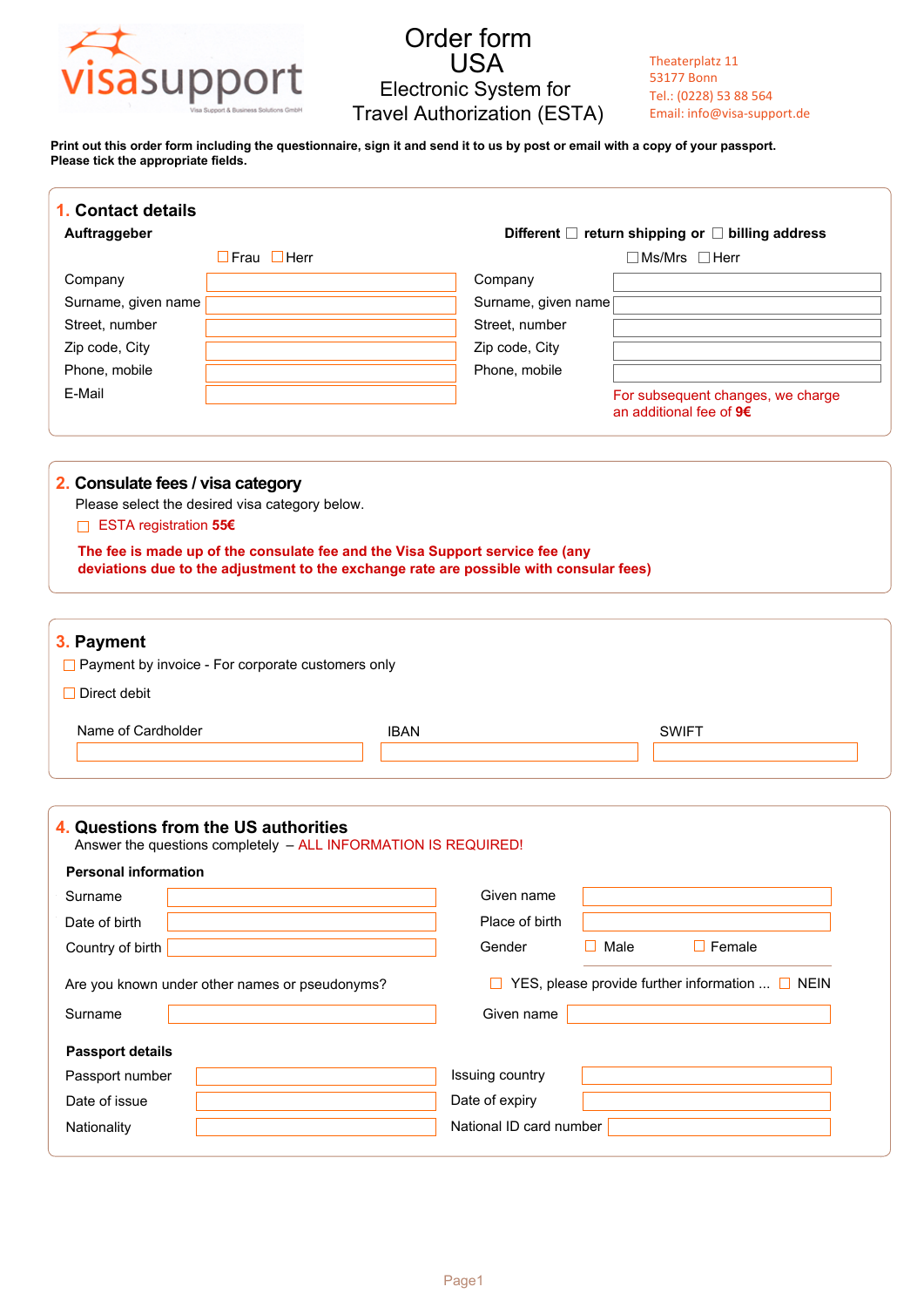

Theaterplatz 11 53177 Bonn Tel.: (0228) 53 88 564 Email: info@visa-support.de

| by another country for travel?      | Have you ever been issued a passport / ID card                                                                                       | $\Box$ YES, please provide further information $\Box$ NO                                                |  |  |  |  |  |
|-------------------------------------|--------------------------------------------------------------------------------------------------------------------------------------|---------------------------------------------------------------------------------------------------------|--|--|--|--|--|
| Issuing country                     |                                                                                                                                      | <b>Type</b><br>$\Box$ ID card<br>$\Box$ Passport                                                        |  |  |  |  |  |
| Passport/ ID card number            |                                                                                                                                      | Ablaufjahr                                                                                              |  |  |  |  |  |
| Do you have another nationality?    |                                                                                                                                      | $\Box$ YES, please provide further information $\Box$ NO                                                |  |  |  |  |  |
| Country                             |                                                                                                                                      |                                                                                                         |  |  |  |  |  |
|                                     | How did you get citizenship from this country?                                                                                       |                                                                                                         |  |  |  |  |  |
| $\Box$ By birth                     | $\Box$ By parentage                                                                                                                  | $\Box$ By naturalization $\Box$ Other                                                                   |  |  |  |  |  |
|                                     | Have you ever been a citizen of another country?                                                                                     | $\Box$ YES, please provide further information $\Box$ NO                                                |  |  |  |  |  |
| Country                             |                                                                                                                                      |                                                                                                         |  |  |  |  |  |
| <b>Information about parents</b>    |                                                                                                                                      | Please also answer if already deceased. If parents are unknown, enter UNKNOWN.                          |  |  |  |  |  |
| Surname of mother                   |                                                                                                                                      | Given name of mother                                                                                    |  |  |  |  |  |
| Surname of father                   |                                                                                                                                      | Given name of father                                                                                    |  |  |  |  |  |
|                                     |                                                                                                                                      |                                                                                                         |  |  |  |  |  |
|                                     | CONTACT ADDRESS INFORMATION                                                                                                          |                                                                                                         |  |  |  |  |  |
| Phone number                        |                                                                                                                                      | Street, number                                                                                          |  |  |  |  |  |
| Zip code, City                      |                                                                                                                                      | Province/state                                                                                          |  |  |  |  |  |
| Country                             |                                                                                                                                      |                                                                                                         |  |  |  |  |  |
|                                     | Contact person in an emergency (if there is no email address, please enter UNKNOWN)                                                  |                                                                                                         |  |  |  |  |  |
| Surname                             |                                                                                                                                      | Given name                                                                                              |  |  |  |  |  |
| Phone number                        |                                                                                                                                      | E-mail                                                                                                  |  |  |  |  |  |
|                                     | Is your entry into the USA in transit to another country?                                                                            | $\Box$ YES $\Box$ No, please provide further information                                                |  |  |  |  |  |
| <b>Contact Person</b><br>in the USA |                                                                                                                                      | Street, numner                                                                                          |  |  |  |  |  |
| Zip code, City                      |                                                                                                                                      | Province/state                                                                                          |  |  |  |  |  |
| Phone number                        |                                                                                                                                      | If you are not visiting a person in the United States or have<br>not yet booked a hotel, enter UNKNOWN. |  |  |  |  |  |
|                                     | Do you have your current or previous employer? (Give retirees<br>the former employer, pupils / students the educational institution) | $\Box$ YES, please provide further information $\Box$ NO                                                |  |  |  |  |  |
| Name of employer                    |                                                                                                                                      | Street, number                                                                                          |  |  |  |  |  |
| Zip code, City                      |                                                                                                                                      | Province/state                                                                                          |  |  |  |  |  |
|                                     |                                                                                                                                      | Job title                                                                                               |  |  |  |  |  |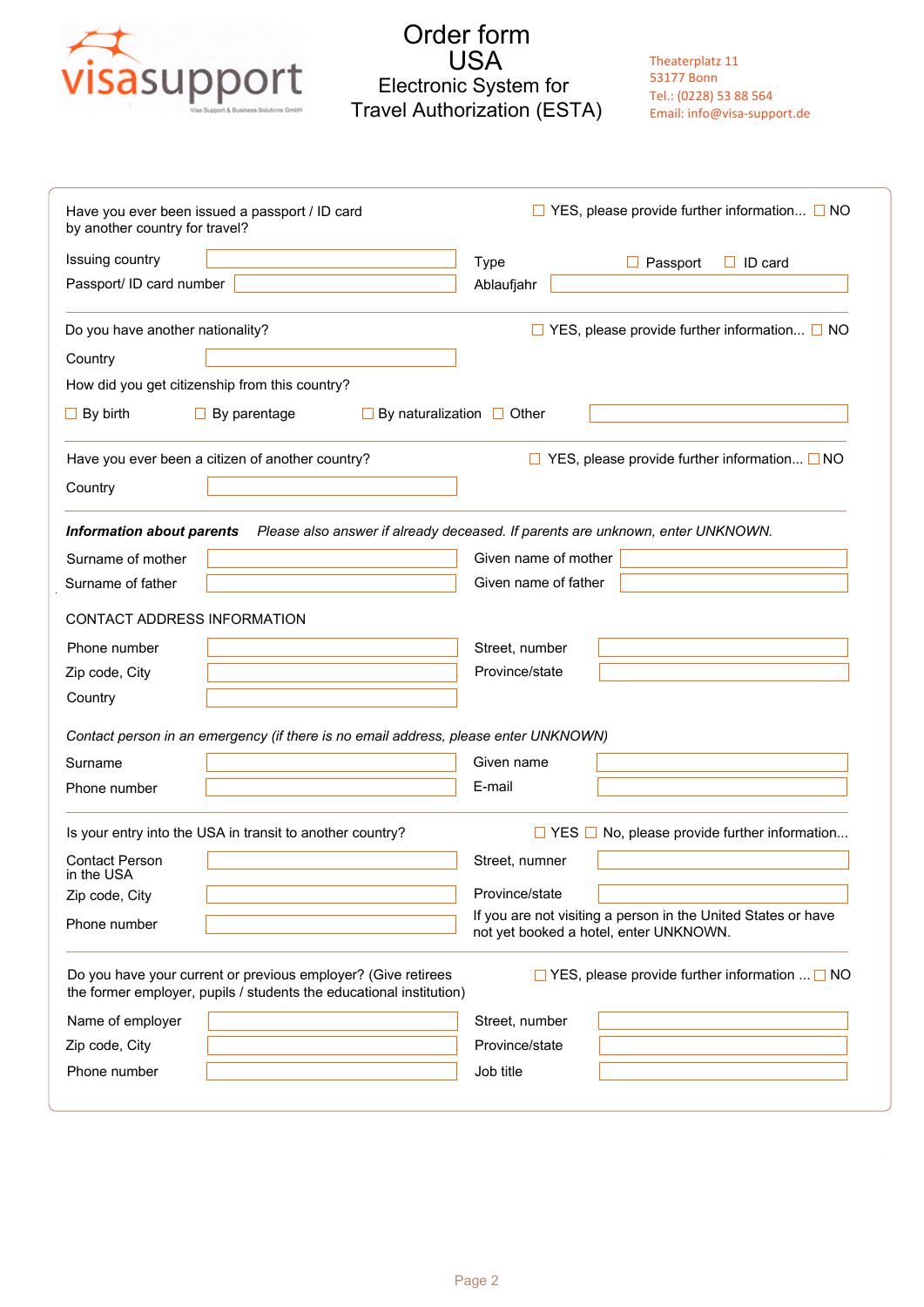

| Please answer the following questions truthfully with "YES" or "NO"                                                                                                                                                                                                                                              |                      |  |  |  |  |  |  |
|------------------------------------------------------------------------------------------------------------------------------------------------------------------------------------------------------------------------------------------------------------------------------------------------------------------|----------------------|--|--|--|--|--|--|
| Do you suffer from a physical or mental illness; do you use drugs or are you addicted to drugs;<br>or are currently suffering from one of the following diseases: soft chancre, gonorrhea, inguinal<br>granuloma, leprosy (contagious), lymphogranuloma venereum, syphilis (contagious), active<br>tuberculosis. | $\Box$ YES $\Box$ NO |  |  |  |  |  |  |
| Have you ever been arrested or convicted of a crime that has resulted in serious property<br>damage, serious harm to another person or an authority?                                                                                                                                                             | $\Box$ YES $\Box$ NO |  |  |  |  |  |  |
| Have you ever violated laws related to the possession, use or distribution of illegal drugs?                                                                                                                                                                                                                     | $\Box$ YES $\Box$ NO |  |  |  |  |  |  |
| Haben Sie geplant, sich an terroristischen Aktivitäten, Spionage, Sabotage oder Völkermord zu<br>beteiligen bzw. haben Sie sich jemals daran beteiligt?                                                                                                                                                          | $\Box$ YES $\Box$ NO |  |  |  |  |  |  |
| Have you ever committed fraud, or faked information about yourself or others to obtain a visa for<br>or entry into the United States, or assisted others in doing so?                                                                                                                                            | $\Box$ YES $\Box$ NO |  |  |  |  |  |  |
| Are you currently seeking employment in the United States, or have you previously worked<br>in the United States without prior US government approval?                                                                                                                                                           | $\Box$ YES $\Box$ NO |  |  |  |  |  |  |
| Have you ever been denied a U.S. visa that you applied for with your current or previous passport,<br>or denied entry to the United States, or withdrawn your application to enter the United States?                                                                                                            | $\Box$ YES $\Box$ NO |  |  |  |  |  |  |
| Where?<br>If YES, why?                                                                                                                                                                                                                                                                                           |                      |  |  |  |  |  |  |
| Have you ever been in the United States for longer than the period granted by the<br>United States government?                                                                                                                                                                                                   | $\Box$ YES $\Box$ NO |  |  |  |  |  |  |
| Have you been to or been in Iraq, Syria, Libya, Somalia, Yemen, Iran or Sudan<br>on or since March 1, 2011?                                                                                                                                                                                                      | $\Box$ YES $\Box$ NO |  |  |  |  |  |  |
| If YES, please provide further information                                                                                                                                                                                                                                                                       |                      |  |  |  |  |  |  |
| Purpose of visit<br>Country                                                                                                                                                                                                                                                                                      |                      |  |  |  |  |  |  |
| To (date)<br>From (date)                                                                                                                                                                                                                                                                                         |                      |  |  |  |  |  |  |

Legal waiver: I have read all relevant information and I am aware that for the period of validity of my travel authorization, which was granted to me *via the ESTA, I am exempt from all rights of revision or opposition to the decision regarding my entry authorization by the customs and United States Border Protection Service (US Customs and Border Protection) and, except as part of an application for asylum, to contest any deportation that results from an application for entry under the Visa Waiver Program.*

*In addition to the waiver above, I consent to the submission of biometric identifications (such as fingerprints and photographs) during customs and border processing upon arrival in the United States, which imposes a requirement on each entry into the United States under the program For Visa Waiver Program, I waive all rights to a revision or appeal against the U.S. Customs and Border Protection (U.S. Customs and Border Protection) officer decision, other than under a Application for asylum, to contest any deportation action resulting from an application for entry under the Visa Waiver Program.*